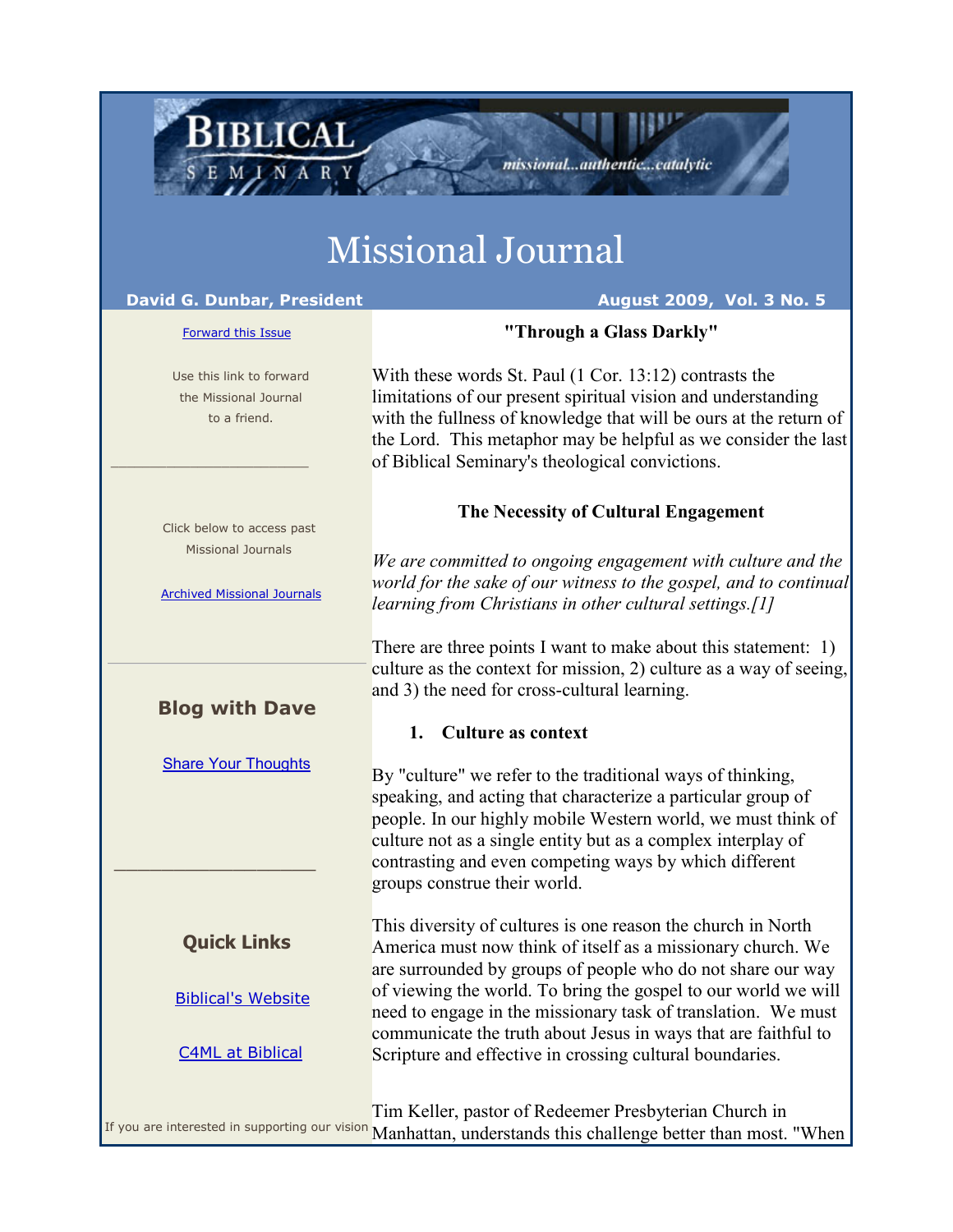| for seminary education<br>click below<br><b>Institutional Advancement</b><br><b>Planned Giving</b> | Paul spoke to Greeks, he confronted their culture's idol of<br>speculation and philosophy with the 'foolishness' of the cross,<br>and then presented Christ's salvation as true wisdom. When he<br>spoke to Jews, he confronted their culture's idol of power and<br>accomplishment with the 'weakness' of the cross, and then<br>presented the gospel as true power $(1 \text{ Cor. } 1:22-25).$ "[2] In<br>affirming one gospel, Keller nonetheless argues that different<br>"forms" of the gospel are appropriate to people of differing<br>cultural backgrounds. |
|----------------------------------------------------------------------------------------------------|----------------------------------------------------------------------------------------------------------------------------------------------------------------------------------------------------------------------------------------------------------------------------------------------------------------------------------------------------------------------------------------------------------------------------------------------------------------------------------------------------------------------------------------------------------------------|
| copyright © 2009 David G. Dunbar                                                                   | So, in the context of his own ministry in New York City, Keller<br>recognizes that people with religious backgrounds understand<br>the concept of sin as an offense against the law of God. These<br>people can therefore be reached with the more traditional<br>evangelical summary of the gospel which presents the cross as<br>divine provision for human sin and guilt.                                                                                                                                                                                         |
|                                                                                                    | But Keller notes, "Manhattan is also filled with postmodern<br>listeners who consider all moral statements to be culturally<br>relative and socially constructed. If you try to convict them of<br>guilt for sexual lust, they will simply say, 'You have your<br>standards, and I have mine.' If you respond with a diatribe on<br>the dangers of relativism, your listeners will simply feel<br>scolded and distanced."[3] For this audience Keller finds it<br>more effective to speak of sin not as guilt but as idolatry.                                       |
|                                                                                                    | My point is not to argue the rightness or wrongness of Pastor<br>Keller's specific approach to preaching, although I agree with<br>much of his article. The point is rather to emphasize the<br>missional challenge we face. Careful interpretation of Scripture<br>must now be combined with careful interpretation of culture(s)<br>if we are to witness faithfully to our generation.                                                                                                                                                                             |
|                                                                                                    | Culture as a way of seeing<br>2.                                                                                                                                                                                                                                                                                                                                                                                                                                                                                                                                     |
|                                                                                                    | Paul talks about seeing in the mirror "dimly" or "obscurely."<br>This is due both to our finiteness and our fallenness, and both<br>play out in the influence of culture upon us and upon those to<br>whom we bring the gospel. Culture allows us to see certain<br>things while it makes other realities opaque.                                                                                                                                                                                                                                                    |
|                                                                                                    | Here's another way of saying this: None of us perceive reality<br>(including the Bible) in a purely objective way. We are all<br>imbedded in our culture. We observe from a limited<br>perspective. No one enjoys a God's-eye view of the world<br>except God himself.                                                                                                                                                                                                                                                                                               |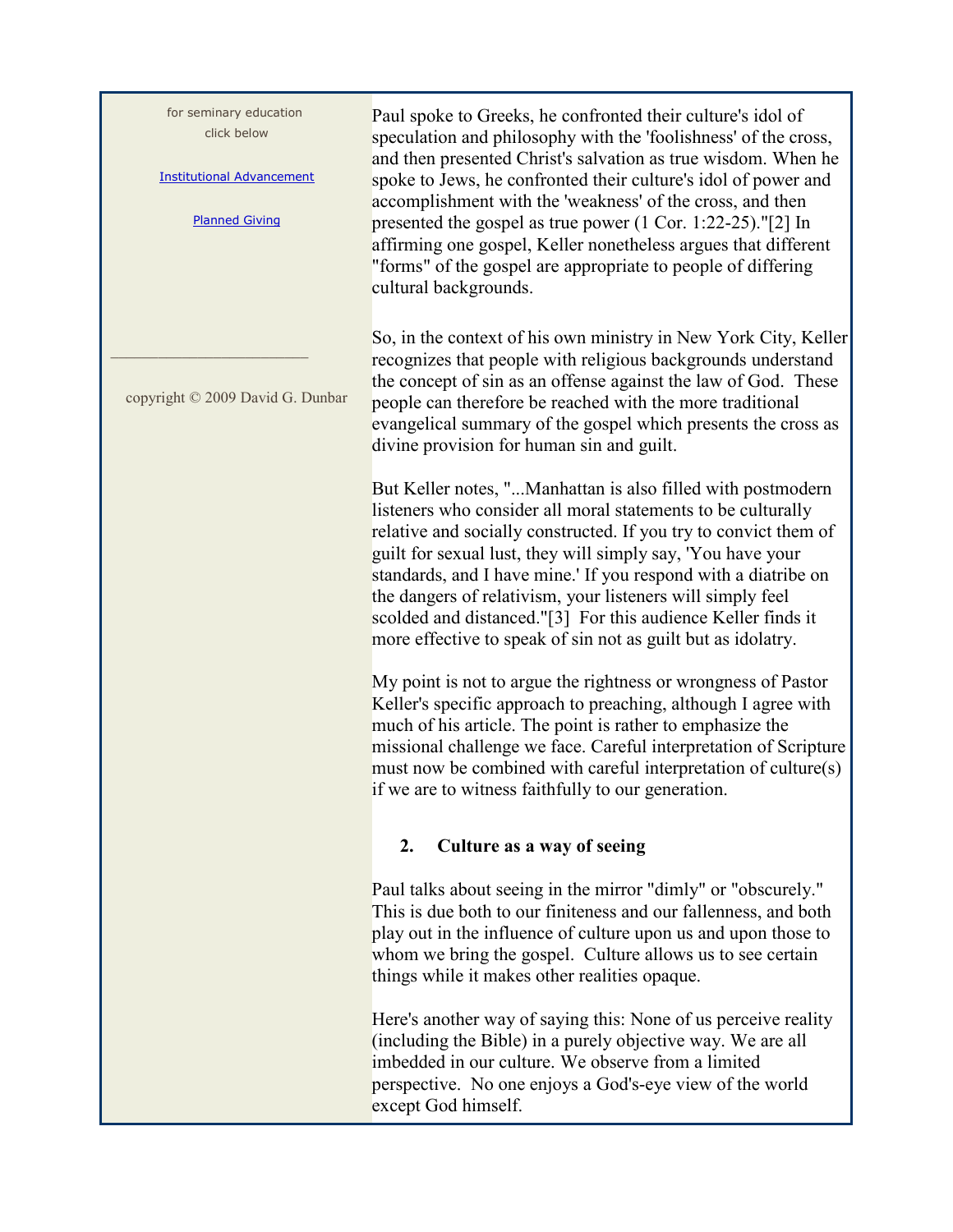When I was a beginning student in theology, most evangelicals were objectivists. We saw ourselves as people who could simply observe the world and the Bible without being impacted by our cultural surroundings. Perspective (bias) was not a problem, at least not for us! Abstract scientific induction was our model for the study of the Bible and the articulation of theology: begin with the pure data and by careful, logical process craft your sermon or build your theology.

But now postmodernism has powerfully critiqued that type of naïve modernism. There is a growing convergence among evangelical scholars that objectivism is not workable. No less a conservative than D.A. Carson now says that "... human beings may know objective truth *in the sense that they may know what actually conforms to reality*, but they cannot know it objectively, that is, they cannot escape their finitude and (this side of the consummation) their fallenness...."[4] Similarly, John Franke writes, "We simply cannot escape from our particular setting and gain access to an objective, transcultural vantage point."[5] The result, says Carson, is that **we are all perspectivalists**.

This has both positive and negative consequences. On the one hand, culture may function in a positive way to help us see particular dimensions of our humanity or of the world that may otherwise escape us. Our conviction statement reads: "It is also true that God can work in a culture to surface issues of justice, equity, or mercy that the church has neglected." Clearly the civil rights movement of the second half of the 20th century surfaced a glaring inconsistency in the theology and practice of many white Christians in North America.

On the other hand, culture can impact the church negatively as well. In this case it blinds us to truths that may be obvious to those of a different cultural background. For example, the narcissistic individualism[6] of the West has left American Christians with an anemic understanding of the church. As a result many of us would summarize the gospel with no reference to the centrality of the church in God's purposes, and many of us live as if salvation were merely a private affair between Jesus and me.

#### **3. Cross-cultural learning**

So, any particular culture both illuminates and obscures aspects of reality. To quote Carson again, "...every expression of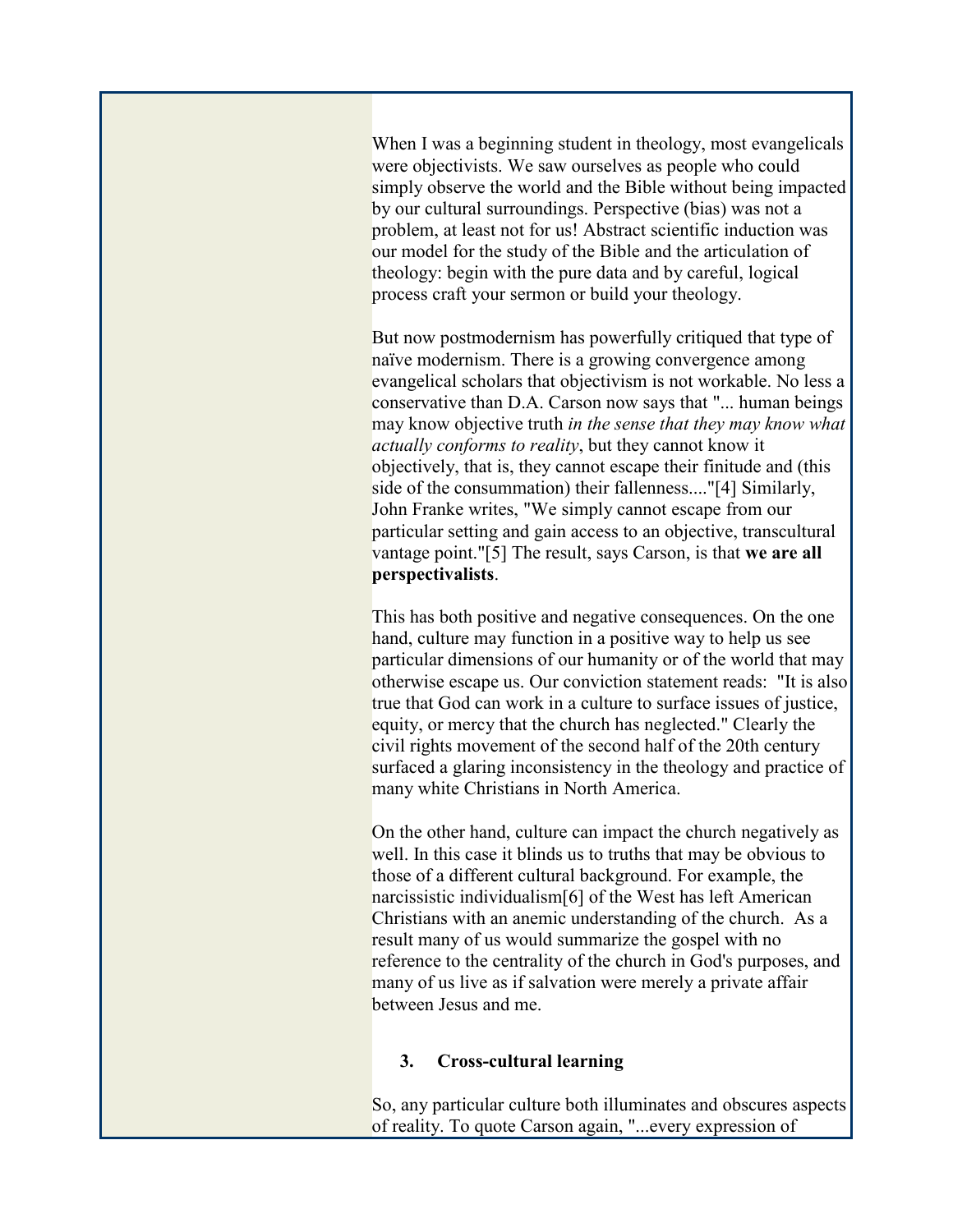human culture simultaneously discloses that we were made in God's image and shows itself to be mis-shaped and corroded by human rebellion against God."[7]

How then are we to live out Christian faith without being coopted unknowingly by the most dangerous elements of our surroundings? The primary answer is that we must be willing to bring our most fundamental assumptions back to Scripture in the recognition that a fresh hearing of the Word may yet disclose points of correction or expansion in our living of the gospel.

However, our convictions statement speaks of the need for "continual learning from Christians in other cultural settings." The way we understand and live out the gospel needs to be compared with the ways brothers and sisters in *other places* hear the same message. In the process we will find elements of similarity and difference; the commonalities will confirm our faith and the plurality of views will humble and perhaps instruct us.

The growing weakness of the church in the West and the explosion of the church in the two-thirds world should make us teachable. Wheaton College professor Kevin Vanhoozer says, "Those who cannot see their own cultural conditioning are doomed to repeat it. It is just here that Western sytematic theologians have much to learn.... It is ultimately for the sake of better biblical interpretation that Western theologians need to attend to how the Bible is being read and practiced in the non-Western world."[8]

In summary, none of us can escape culture. It is the context in which we understand, embody, and communicate the gospel. **The church's missional challenge in every particular cultural setting is to incarnate the message faithfully.** At Biblical Seminary we believe the best hope for carrying out that mission is a fresh listening for the voice of the Spirit as we read Scripture together with the global church.

\*\*\*\*\*\*\*\*\*\*\*\*\*\*\*\*\*\*\*\*\*\*\*\*

[1]The full text of our Convictions is found here: [http://www.biblical.edu/images/discover/Convictions0808.pdf](http://rs6.net/tn.jsp?et=1102678130132&s=0&e=001q24zI2w4R60gCUFr0KbDnMmlAhwd2NjsdqxwNL0AgsOLWCfsSNcc4gvFDW9HlU96abdQ0QurfIsNP156iCaMZZ7Xt8890XdZqfcS9U_YBGQmwaxfYe6LQhoU8M4wr2J7zX7tfWCAeA9YtXVplzIcRFYWfWKOrRYj545Qpn_jZHE=)